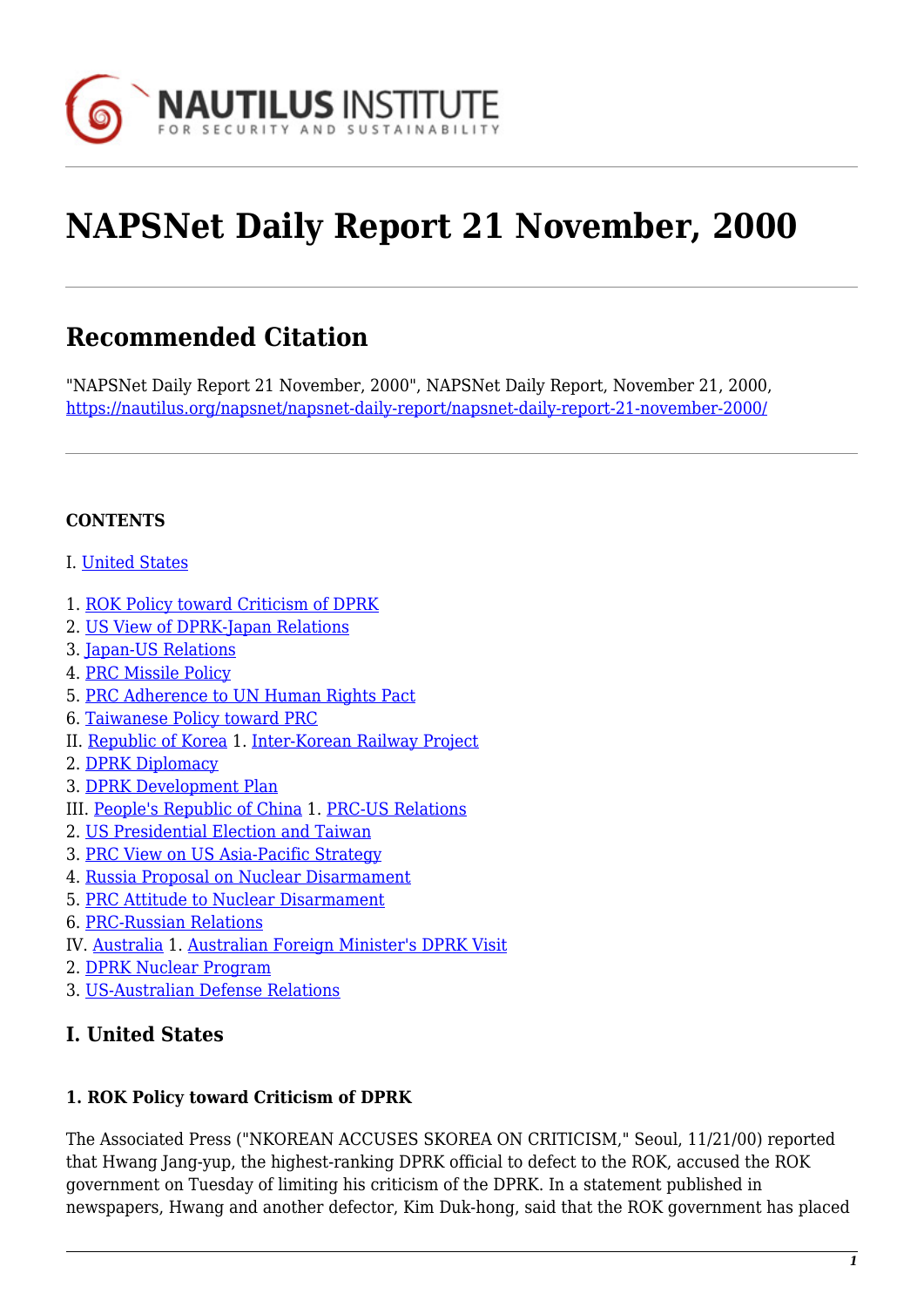restrictions on their lectures, publications, and contact with media and politicians, as well as their involvement in a campaign calling for the overthrow of the DPRK leadership. Hwang said that the restrictions came after the publication in Japan last week of an article in which he said it was "tantamount to suicide" for the ROK to give economic aid to a DPRK whose "communist dictatorial regime has not changed at all." The National Intelligence Service released a statement saying that it was concerned about the two defectors' safety because of their uncompromising stand against the DPRK, which it said hurts reconciliation efforts. The agency said, "So, in order to protect them from possible assassination attempts and because their activities are not helpful for the advancement of inter-Korea relations, we have exhorted them to restrain themselves."

#### <span id="page-1-0"></span>**2. US View of DPRK-Japan Relations**

Reuters (Jonathan Wright, "US EXPECTS JAPAN TO PAY NORTH KOREANS REPARATIONS," Washington, 11/20/00) reported that US Ambassador to Japan Thomas Foley said during a talk at the Center for Strategic and International Studies in Washington on November 20 that he expected Japan to pay "significant reparations" to the DPRK in any normalization agreement. Foley said, "I think it's generally accepted in Japan that when normalization occurs there will be a significant reparations payment to North Korea. Such a payment was made to South Korea many years ago, and I think there's no question in Japan that that will happen. I would imagine that the Japanese, unless the climate changes, would want to express the assistance through some support for projects, rather than deliver cash to the North Koreans, which in a change of climate could produce more unpleasant consequences. Only the Japanese government is likely to have the resources or occasion to grant North Korea very extensive financial assistance."

#### <span id="page-1-1"></span>**3. Japan-US Relations**

The US Department of State's Office of International Information Programs ("AMBASSADOR FOLEY NOVEMBER 20 REMARKS ON U.S.-JAPAN RELATIONS," 11/20/00) reported that according to US Ambassador to Japan Tom Foley, the US-Japan relationship in an administration headed by Texas Governor George Bush, or in one headed by US Vice President Al Gore, would have much of the same character it has today. Foleys aid the current state of relations between the US and Japan are arguably "better than they have ever been" and are unlikely to be affected by domestic political change within either country. He said, "Japan would be regarded by a Bush Administration or a Gore Administration as our strongest ally in the region and as a global partner for addressing our common challenges." Foley said that the new US administration, whether Republican or Democratic, would maintain "the same fundamental goals" that the Clinton Administration has pursued with Japan. He added that the new administration would continue the Clinton Administration's efforts at strengthening the US-Japan alliance as "the mainstay of a continuing forward-deployed presence in the region." He also said that the new US administration also would follow the path of the Clinton Administration in seeking to work with Japan to ensure "effective management of changing circumstances on the Korean Peninsula."

#### <span id="page-1-2"></span>**4. PRC Missile Policy**

The Associated Press (Charles Hutzler, "CHINA PROMISES NOT TO SELL MISSILES," Beijing, 11/21/00) reported that the PRC Foreign Ministry released a statement on Tuesday promising not to sell missiles or components to countries developing nuclear weapons. The statement was the PRC's most explicit pledge to date on refraining from spreading missile technology. It covered not only whole missile systems, but also dual-use components that could be used in other technologies.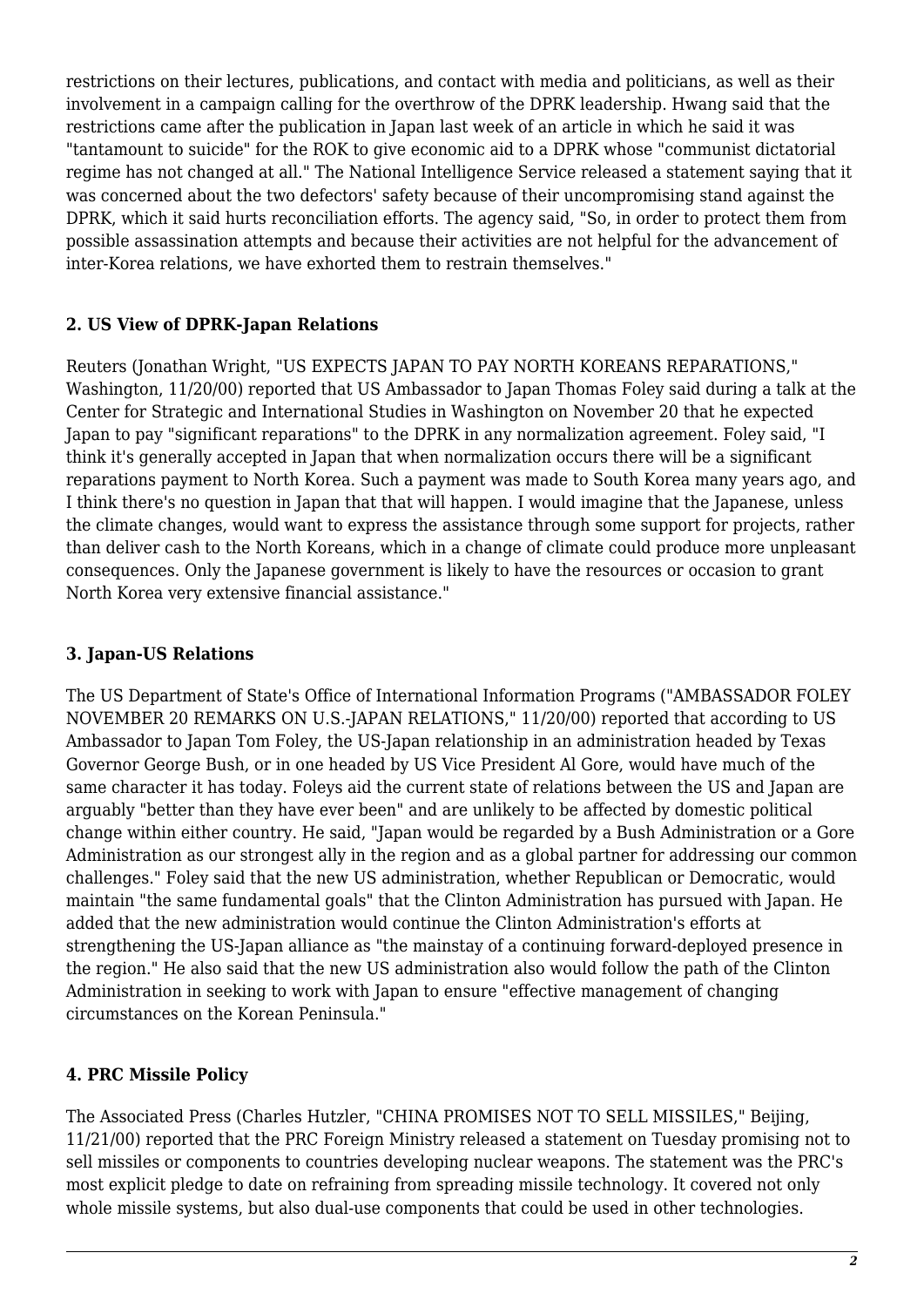Foreign Ministry spokesman Sun Yuxi said in the statement carried by the official Xinhua News Agency, "China has no intention to assist, in any way, any country in the development of ballistic missiles that can be used to deliver nuclear weapons." Sun said that the PRC will improve controls to stop unlicensed transfers of missile technology and publish a comprehensive list of "missile-related items and dual-use items" whose export will be restricted. He said that for countries developing nuclear-capable missiles, "China will exercise special scrutiny and caution, even for items not specifically contained on the control list." He added that before issuing export licenses, the PRC will consider whether an item could be diverted to missile programs.

The US Department of State's Office of International Information Programs ("STATE DEPARTMENT STATEMENT ON CHINA'S MISSILE POLICY," 11/21/00) reported that the US State Department welcomed the PRC's November 21 statement declaring its commitment not to assist other countries in developing ballistic missiles that could be used to deliver nuclear weapons. In a statement released Tuesday, US State Department Spokesman Richard Boucher said that the PRC is also taking steps to improve and reinforce its export control system. He said, "This development can strengthen cooperation between the U.S. and China to achieve our common objective of preventing the spread of ballistic missiles that threaten regional and international security. This development can strengthen cooperation between the U.S. and China to achieve our common objective of preventing the spread of ballistic missiles that threaten regional and international security." The statement also said, "In consideration of China's commitment to strengthen its missile-related export control system, we have decided to waive economic sanctions required by U.S. law for past assistance by Chinese entities to missile programs in Pakistan and Iran."

#### <span id="page-2-0"></span>**5. PRC Adherence to UN Human Rights Pact**

The New York Times (Erik Eckholm, "CHINA SIGNS U.N. PACT ON RIGHTS AND RULE OF LAW," Beijing, 11/21/00) reported that Mary Robinson, the United Nations high commissioner for human rights, signed an agreement in Beijing with the PRC on November 20 for cooperation and training on individual rights and the rule of law. Under the agreement, the UN is to advise the PRC's police forces, courts and prisons on sound legal procedures. It will also monitor legal changes that the PRC has to undertake to comply with two the UN Covenant on Economic, Social and Cultural Rights and the Covenant on Civil and Political Rights. The PRC Parliament is considering ratifying the first, but the second remains on the back burner.

## <span id="page-2-1"></span>**6. Taiwanese Policy toward PRC**

<span id="page-2-2"></span>Agence France Presse ("ADVISERS TO TAIWAN PRESIDENT DEBATE MAINLAND POLICY," Taipei, 11/21/00) reported that observers said on Tuesday that advisers to Taiwan President Chen Shui-bian are locked in heated debate to draw up a feasible policy on ties with the PRC. The 22-member Advisory Group for Cross-Strait Relations is expected to finalize soon a proposed mainland policy to present to Chen. The group is led by Lee Yuan-tseh, who also heads Taiwan's top academic research institution, Academia Sinica, and the debate has in part focused on the meaning of the so-called "one China" policy as well as calls for eventual independence. Lee has said that he supported the unwritten consensus reached by Taiwan and the PRC in 1992 that "each side makes its own interpretation of 'one China'," in order to push for a resumption of cross-strait talks. Lee said, "If the 'one-China' principle is agreed by the people here, then there is no reason and no room for President Chen to reject it." The group will urge Chen to handle the "one China" issue according to constitution which refers to the "one China" spirit. It will also point out that Taiwan used to be part of "historic China," and can still be considered a part of China in a broader sense. It will add that any changes in Taiwan's status quo would need to be agreed by a democratic consensus."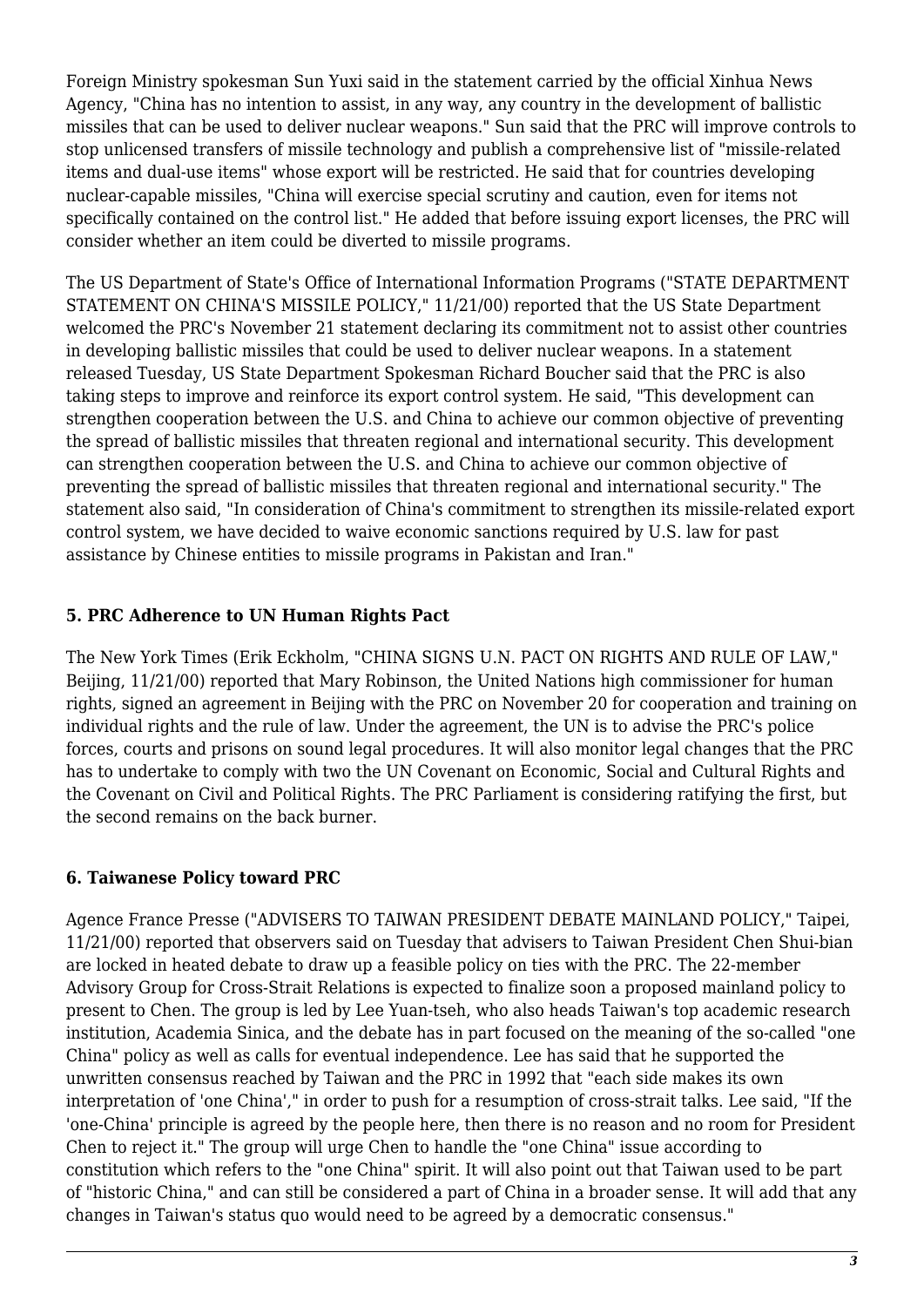## **II. Republic of Korea**

#### <span id="page-3-0"></span>**1. Inter-Korean Railway Project**

The Korea Herald (Kang Seok-jae, "SEOUL OFFERS TO HOLD RAIL-LINK TALKS THURS," Seoul, 11/21/00) reported that the ROK on November 20 gave a counterproposal to the DPRK that the first inter-Korean working-level military talks be held Thursday, two days later than the DPRK originally suggested, to discuss the construction of the inter-Korean railway and other issues, the Defense Ministry said. In a telephone message, the ROK also suggested holding a liaison officers' meeting Tuesday at Panmunjom to discuss preparations for the talks. "After consultations among relevant government agencies, we decided to make a counterproposal on the dates of the working-level meeting," said ROK Army Brigadier General Yoon Il-young, the spokesman for the ministry. He said that the ROK would complete the formation of a six-member delegation for the working-level military talks today, adding that it will be led by Army Brigadier General Kim Kyoung-duck, deputy director of the ministry's Arms Control Bureau. "At the first working-level meeting, the two sides are expected to discuss matters concerning the establishment of their respective administrative sections in the DMZ for the inter-Korean railway and road projects," he said.

#### <span id="page-3-1"></span>**2. DPRK Diplomacy**

The Korea Herald (Shin Yong-bae, "N.K.'S DIPLOMATIC RESHUFFLE INDICATES PURSUIT OF PRAGMATISM IN FOREIGN POLICY," Seoul, 11/21/00) reported that the ROK has recently conducted an overall reshuffle of its overseas mission chiefs, in a move that ROK officials and analysts say is aimed at shifting its ideological policies to more pragmatic ones. According to the DPRK news media, the DPRK government replaced ambassadors to Iran, Singapore and Egypt this month. Ambassadors to Ethiopia and Laos will be replaced soon. ROK Foreign Ministry officials said that the DPRK appeared to have carried out the reshuffle of diplomats as their three- year term of office expired, but they noted that Ambassadors Kim Jong-nam to Iran, Kang Dal-son to Singapore and Jang Myong-son to Egypt are all career diplomats. They said that it is an apparent departure from the DPRK's earlier practice of appointing military and ruling Workers' Party officials as ambassadors. "This reshuffle may show that the North's foreign policy system, which had been put on an abnormal track since the death of its leader Kim Il-sung (in 1994), has returned to normalcy," said a ministry official, asking to remain anonymous. DPRK watchers said that the DPRK's selection of career diplomats as ambassadors demonstrates that the DPRK is trying to become more practical in foreign relations.

#### <span id="page-3-2"></span>**3. DPRK Development Plan**

<span id="page-3-3"></span>Chosun Ilbo ("KOLAND ANNOUNCES NK DEVELOPMENT PLAN," Seoul, 11/21/00) reported that the Korean Land Corporation (KOLAND) announced Monday that it had agreed with DPRK authorities to build an industrial complex 4km north of the Northern Demarcation Line (NDL) on the outskirts of Kaesong. The complex will be situated close to Bongdong Station on the Seoul- Shinuiju line. Kim Young-chae, the president of KOLAND, who returned from the DPRK on November 18 after a four-day visit, said that construction will commence in the first half of next year after the selection of a contractor, adding that a preliminary land survey was underway and was scheduled to be finished December 10.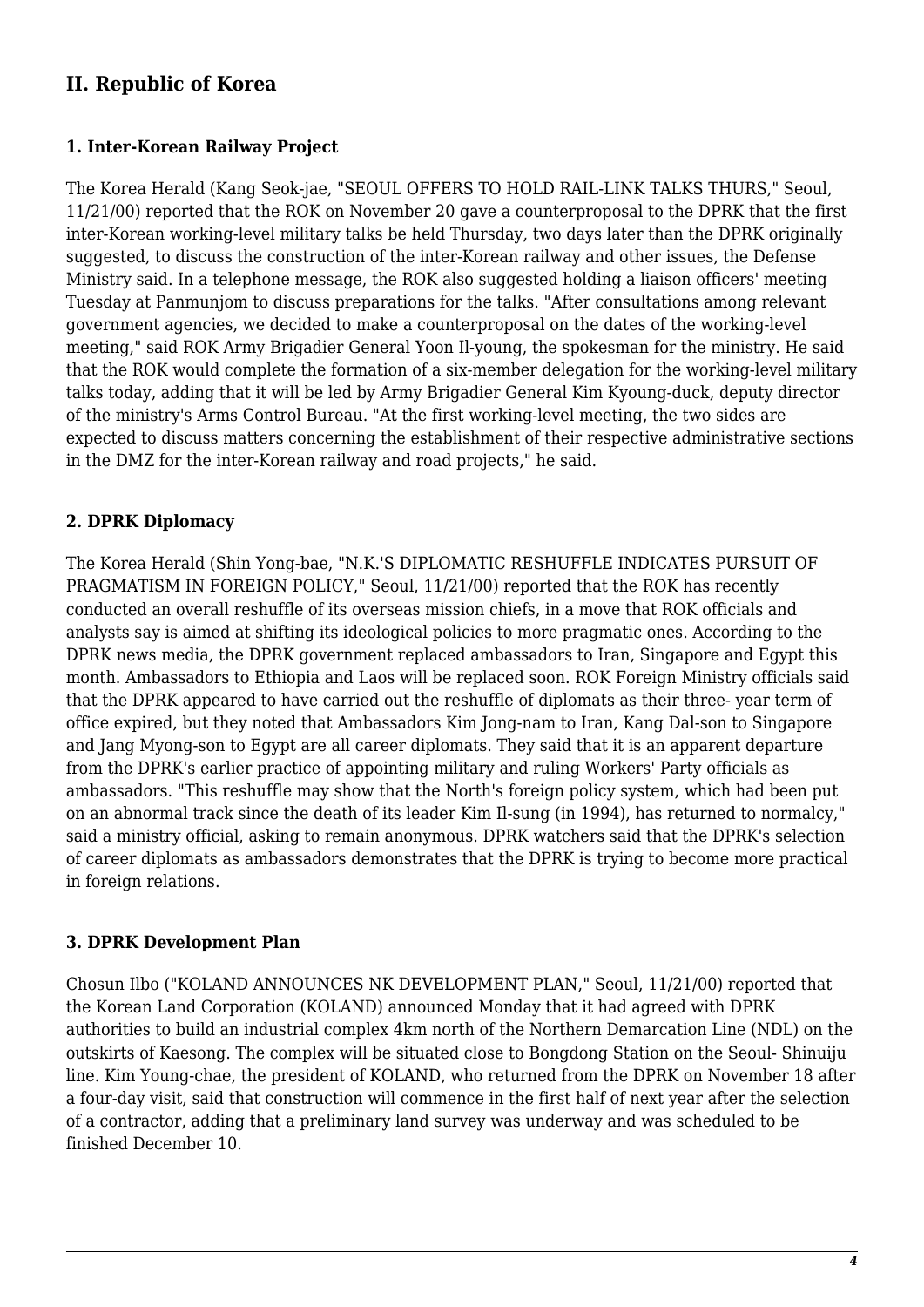## **III. People's Republic of China**

#### <span id="page-4-0"></span>**1. PRC-US Relations**

People's Daily (Qian Tong and Ling Dequan, "PRESIDENT JIANG MEETS WITH HIS COUNTERPART CLINTON," Bandar Seri Begawan, 11/16/00, P1) and China Daily (Zhao Huanxin, "PRESIDENTS PIN HOPE ON LASTING FRIENDSHIP," Bandar Seri Begawan, 11/17/00, P1) reported that US President Bill Clinton's efforts to improve and develop PRC-US relations during his eight-year term received high praise from PRC President Jiang Zemin during talks following the Asia-Pacific Economic Cooperation (APEC) summit. Jiang told Clinton that no matter what difficulties emerged, the PRC and the US could forge ahead with their relationship, braving challenges and keeping in close contact. Clinton thanked Jiang for his cooperation in the past eight years, during which he said they had conducted frank talks on several occasions, smoothing out difficulties when they emerged, always pushing forward the US-PRC relationship. Clinton said that it is very important for the US to see a strong, stable and prosperous China that plays positive roles in Asia and the world. He said that he would like to see the future of US-PRC ties characterized by cooperation instead of confrontation, and engagement instead of containment. Turning to the Taiwan question, Jiang noted that if Taiwan authorities accept the one- China principle, the two sides could discuss anything on an equal footing. He said he hoped that the US Government would scrupulously abide by its commitments and explicitly support China's peaceful unification. Clinton said the US will continue to follow the one-China policy.

China Daily (Zhao Huanxin, "ALBRIGHT ASSURES RELATIONS," Bandar Seri Begawan, 11/16/00, P2) reported that when meeting with PRC Foreign Minister Tang Jiaxuan, US Secretary of State Madeleine Albright said that she could not tell who will be the next US President, but that she was certain that he will surely have a "full understanding" of the importance of US-PRC relations. The PRC and the US have conducted "frank and constructive" talks on a host of issues in recent years, which have helped enhance mutual understanding, Albright said. She added that despite their disparities on some issues, the PRC and the US shared broad common ground on key matters such as peace and prosperity in the Asia- Pacific region and the world at large. On the Taiwan question, Tang told Albright that the PRC had "concerns" about the way the US had dealt with the Taiwan question in recent years. He urged the US to properly deal with the Taiwan question by scrupulously abiding by the one-China policy and honoring its commitments in relation to the issue. Albright reaffirmed the US's one-China policy.

#### <span id="page-4-1"></span>**2. US Presidential Election and Taiwan**

Ta Kung Pao (Shi Yinhong, "US'S CHINA POLICY AND THE FUTURE OF TAIWAN QUESTION," Hong Kong, 11/18/00, PA4) carried an article written by a Professor in Nankin International Relations Institute on the US Presidential election and its implication to Taiwan question. Shi argued that it is easy to make an appraisal of the US's China policy if Gore will be elected, based on his words in the election period and the Clinton administration's policies. Generally speaking, Gore will mainly inherit Clinton's policy---maintaining widespread engagement of the PRC on the basis of keeping and strengthening limited strategic defense, cooperating and coordinating with the PRC on various key international issues, and continuing its "three nos" policy and military balance strategy on the Taiwan issue. However, he noted, Gore's China policy may be less positive than Clinton's, taking into consideration such factors as his election partner, Joseph Liberman's, hard attitude toward the PRC, Gore's expressed inclination to neo-interventionism in recent years, the higher expectations for US-Japan alliance relations, and the Democratic Party's close relationship with US labor circles. In terms of Bush, he demonstrated his unfriendly side to the PRC on Taiwan and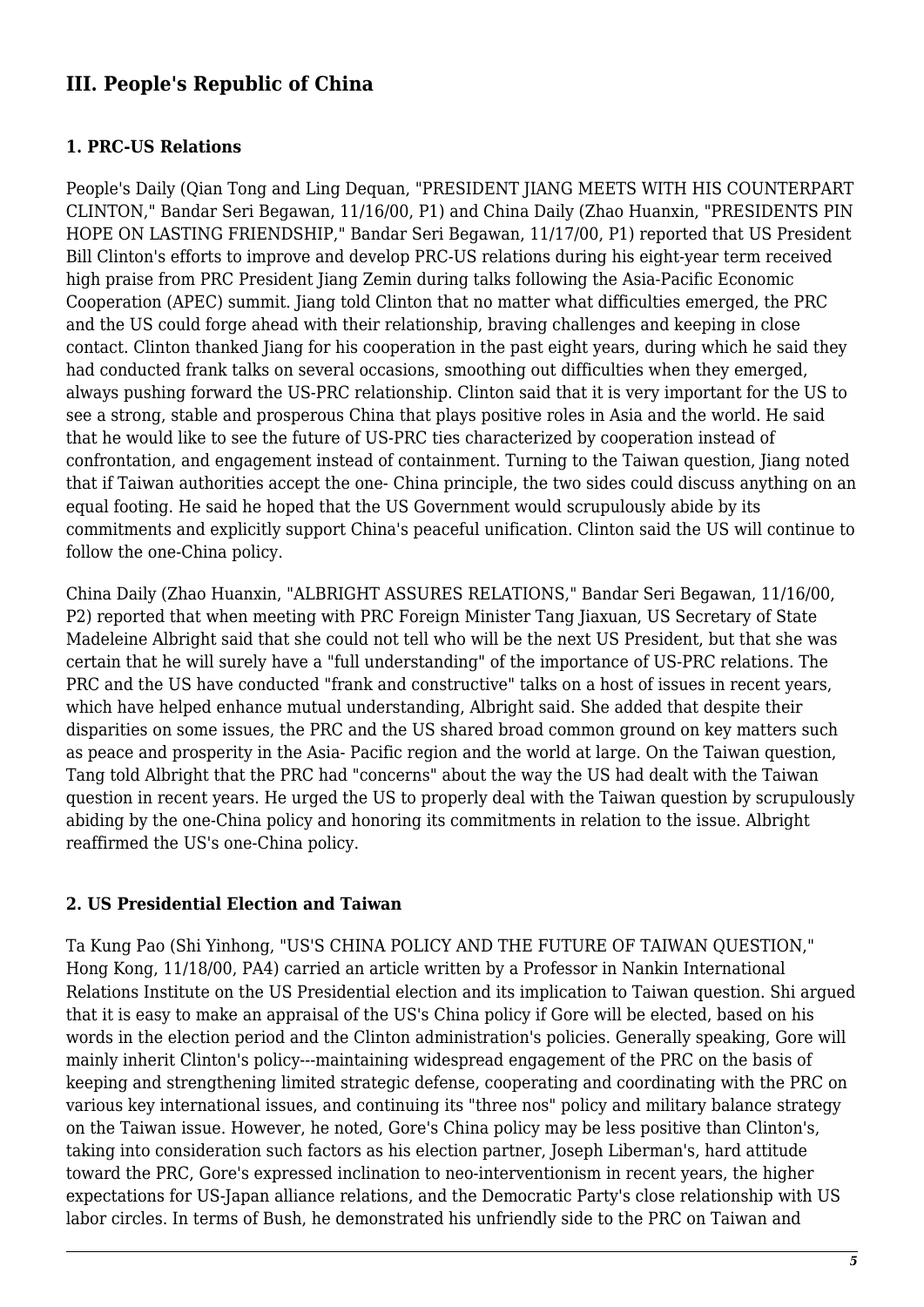Missile Defense issues in the election period, but was not confrontational. On the contrary, he even showed his positive attitudes toward some key issues in US PRC policies, such as the World Trade Organization, Permanent Normal Trade Relations, and the engagement policy. Shi added the US political history has proved the theory that the policies after taking power are more prudent and pragmatic than the political rhetoric proposed during the election. Shi concluded that no matter who becomes the next US President, he will follow the fundamental framework of US Taiwan policy-- -no independence for Taiwan, no use of force by the mainland, negotiation to ease tensions, and maintaining the status quo of non-independence, non-unification and non-war. He stressed that the PRC and Taiwan can have a win-win outcome.

#### <span id="page-5-0"></span>**3. PRC View on US Asia-Pacific Strategy**

People's Daily (Guo Xinning, "NEW TENDENCIES IN THE US AISA-PACIFIC STRATEGY," 11/16/00, P7) carried an article on new tendencies in the US military and security strategy since this year. Guo, based at the Strategic Study Institute of the PRC National Defense University, listed four points of his observation on the new development of US strategy in the Asia-Pacific regions. In Northeast Asia, which is considered by the author to be the US' strategic focus, the US greatly adjusted its policy toward the DPRK to expand its influence on the Korean Peninsula. US President Clinton's South Asia visit this March was the first US Presidential visit since 1978. One obvious feature of Clinton's visit, he argued, was to strengthen US-Indian cooperation. The Vietnam visit by the US President further demonstrated US policies on South Asia and Southeast Asia. Guo noted that the sphere and scale of US military exercises in Asia-Pacific region this year has set a new record since the Cold War began. Besides, the US has been strengthening its military presence and improving its military intervention mechanisms in this region. Leaping forward from strengthening its military alliances right after the end of Cold War to currently establishing military intervention mechanisms, the US is ready to implement the third step-- to set up a diplomatic intervention mechanism. Facing the fact that the financial crisis has undermined severely the Association of Southeast Asian Nations (ASEAN) countries' role in Asia-Pacific security dialogue and cooperation, the US is now pushing to grasp the dominating position, and strive to inject western leverages in regional security cooperation within the framework of ASEAN Regional Forum. It is obvious, he said, that the US is preparing to dominate the Asia-Pacific region on economic, political and security issues in the new century.

#### <span id="page-5-1"></span>**4. Russia Proposal on Nuclear Disarmament**

PLA Daily (Ling Dequan and Ming Dajun, "PUTIN PROPOSES TO DEEP CUT," Bandar Seri Begawan, 11/17/00, P4) reported that when meeting with US President Bill Clinton on November 15, Russian President Vladimir Putin proposed deep cuts on nuclear arsenals of both countries on the precondition that the US must stop its National Missile Defense (NMD) program. According to local news media, Putin did not mention the specific number of deep cuts. It is likely that this number has gone beyond the existing weapon control framework in which Russia proposed cutting down Russian and US warheads to 1500, the media said.

#### <span id="page-5-2"></span>**5. PRC Attitude to Nuclear Disarmament**

China Daily (Shao Zongwei, "NATION AFFIRMS MIDEAST ROLE," Beijing, 11/15/00, P1) reported that according to PRC Foreign Ministry spokesman Sun Yuxi, the PRC welcomed the Monday proposals by Russia to cut the nuclear arsenals of Russia and US to below 1,500 warheads each. "We hope that the US and Russia will soon ratify disarmament agreements, implement the agreements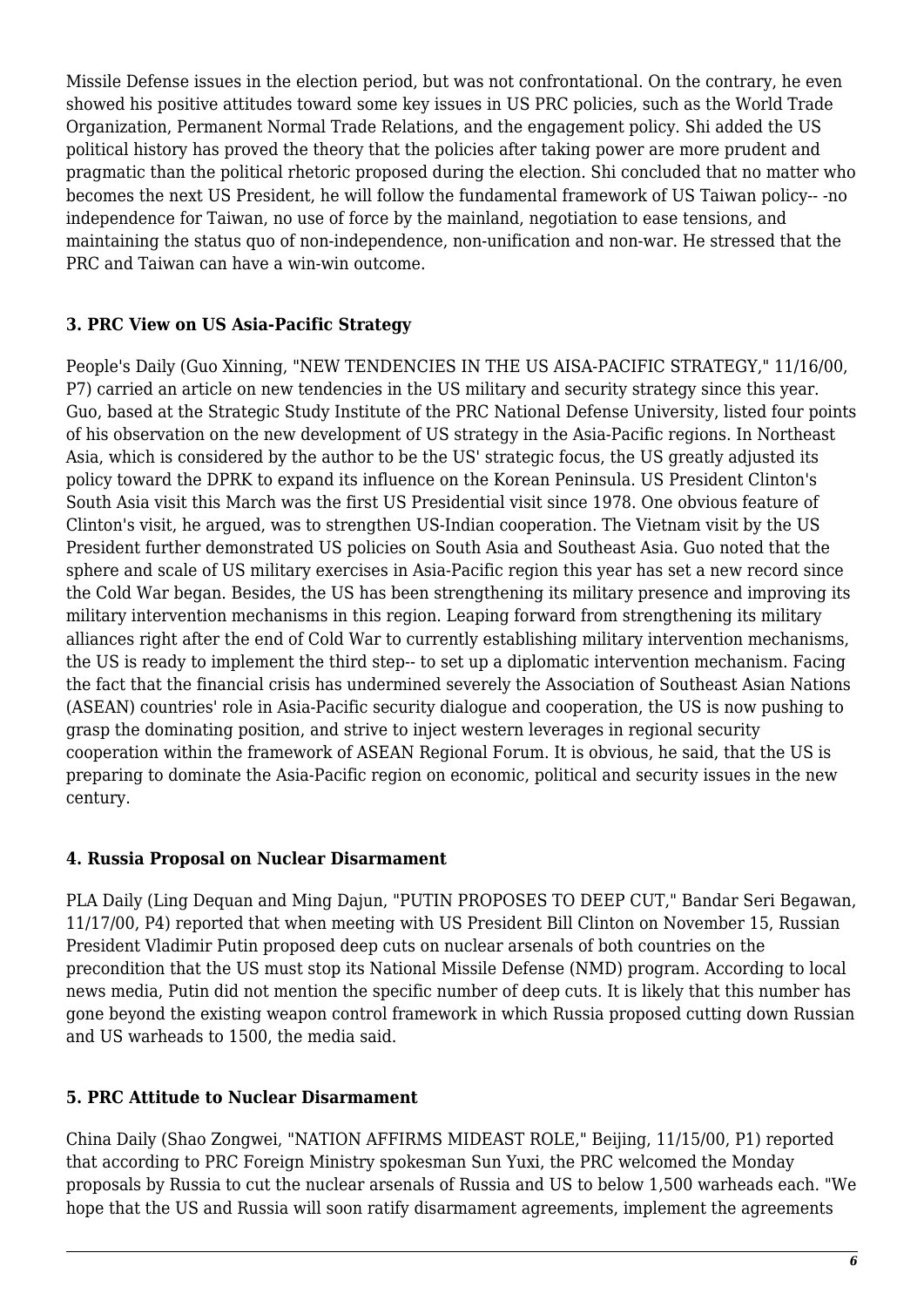already ratified and start new rounds of disarmament talks at an early date," said Sun. He also commented on the proposals for establishing an alliance between China, Russia and India. He said that PRC ties with Russia and India are based on the Five Principles of Peaceful Coexistence and have enjoyed progress in recent years. The PRC hopes the development of bilateral relations will help bring peace and stability to the region, he added.

#### <span id="page-6-0"></span>**6. PRC-Russian Relations**

PLA Daily (Li Shijia, "PRC ARMY CHIEF MEETS WITH RUSSIAN GUESTS," Beijing, 11/15/00, P4) reported that on November 14, Zhang Wannian and Fu Quanyou met with Valeri Manilov, first Deputy Chief of General Staff of the Russian armed forces, stressing the importance of military links between the two nations. Manilov is attending the fourth round of meetings between the headquarters of the General Staff of the PLA and the Russian armed forces. Zhang, Vice-Chairman of the Central Military Commission, said because PRC and Russia are neighboring countries, the maintenance and development of PRC-Russian relations conforms to the interests of the people of the two countries and is beneficial to peace and stability in the region and the world. He noted that the PRC-Russian strategic partnership of cooperation has been expanded with joint efforts from both sides. He added that the meeting, in which the leaders of the two armed forces discussed international and regional situations and issues of common concern, is an important component of this partnership and demonstrates the further development of military relations between the two countries. Zhang said that regular meetings promote mutual trust and understanding and help strengthen cooperation in international affairs. Manilov said that the Russian-Chinese partnership is based on equality and mutual benefit. It has been developing smoothly and the two armed forces cooperate well. The visit will strengthen friendly cooperation between the two armed forces and countries, he said. Fu Quanyou, Chief of General Staff of the PLA, said in a meeting with Manilov that the PRC hopes to maintain a good momentum in the development of PRC-Russian military relations.

People's Daily (Wu Yimin, "JIANG MEETS WITH PUTIN," Bandar Seri Begawan, 11/16/00, P6) reported that on November 15, PRC President Jiang Zemin and Russia President Vladimir Putin reaffirmed their cooperative relations. Putin said that the PRC and Russia have concluded a series of important agreements since this year, which facilitated the improvement and development of bilateral relations. Both countries not only have carried out widespread cooperation and exchanges in the economic field, but also have coordinated in international affairs and security issues, said Putin. He reaffirmed Russia's position on the Anti-Ballistic Missile (ABM) Treaty. Jiang echoed Putin's remarks on the development of PRC- Russian cooperation. He believed that the economic and trade cooperation will increase in the new century. Jiang said, the resolution jointly introduced by the PRC and Russia at the UN General Assembly on the preservation and compliance of ABM Treaty has gained more and more support. The two leaders expressed that they will strengthen coordination and cooperation on anti-ballistic missile issues. They all hope that next-year summit meetings will further strengthen understanding, trust and cooperation in every field between the two countries.

## <span id="page-6-1"></span>**IV. Australia**

## <span id="page-6-2"></span>**1. Australian Foreign Minister's DPRK Visit**

The Australian (Lynne O'Donnell, "DOWNER VETS N. KOREAN LINKS," Sydney, 11/15/00) reported that Australian Foreign Minister Alexander Downer touched down on DPRK soil on November 14 on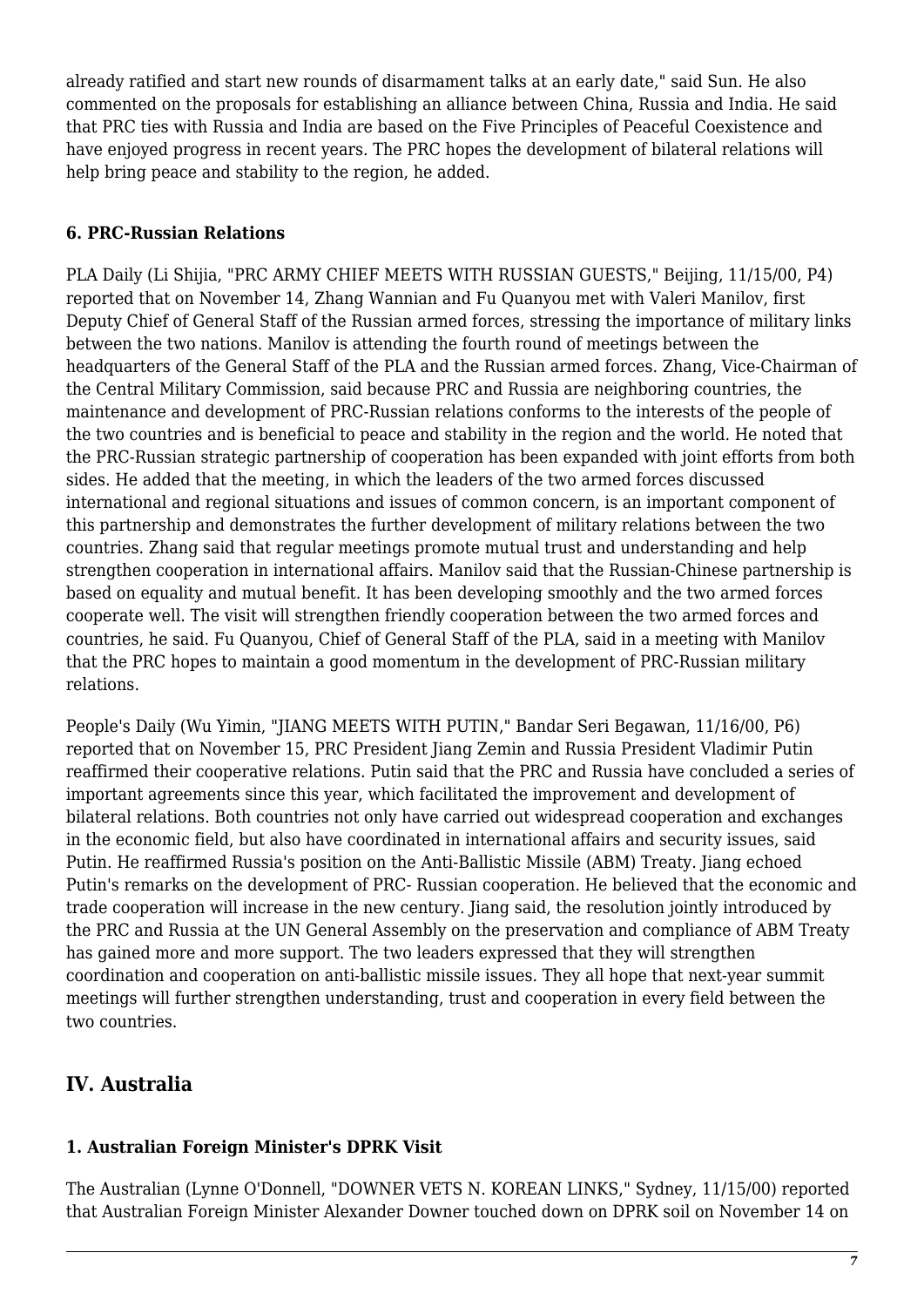a two-day mission "to assess whether Pyongyang was serious about engaging Australia as a regional partner." Downer said that Australia stood ready to cooperate across a range of issues. "We feel that a visit is an important part of bringing North Korea in from the cold and engaging them in the Asia-Pacific community," Downer said. Topping Downer's agenda for his talks with DPRK officials was the DPRK's development of nuclear-capable missiles. Downer said, however, that he would not be attaching conditions to Australian engagement. Australia will provide US\$5 million worth of wheat to the DPRK this year.

The Australian carried an editorial ("DOWNER MUST TREAD WARILY IN PYONGYANG," Sydney, 11/15/00) which noted that in just a few months, "North Korea has been transformed from an isolated Stalinist state into a tentative new friend of the West." The writer argued that "the signs are good that Pyongyang will continue to draw its iron curtain and Australia is in pole position to exploit the trade opportunities that it will bring." Australia is attracted by the lure of a new market of 25 million people eager for consumer goods, and the DPRK is desperately in need of upgraded infrastructure. "Pyongyang must become part of a stable North Asia, so the region's trade potential can be fulfilled." However, "trade concerns must not come at the expense of other pressing questions." There is an underlying agenda in encouraging diplomatic and trade contact with the DPRK. "All the handshaking will be pointless unless it halts North Korea's missile defence program and military build-up along the demilitarised zone, as well as delivers assurances that foreign aid is reaching the poor." It is understandable that western nations are eager to engage with the DPRK. "Yet it is important not to jump the gun before North Korea proves it is willing to give ground on key issues such as missile defence. Mr. Clinton is right to hold off on his North Korean visit until further security gains are made. Mr. Downer's visit will be worthwhile if it impresses upon his counterpart, Paek Nam-Sum, the responsibilities that come with the relaxation of trade and diplomatic sanctions. It will also be useful if it opens trade doors. But it will be a waste of time if it is just another photo opportunity."

#### <span id="page-7-0"></span>**2. DPRK Nuclear Program**

The Australian (Lynne O'Donnell and Cameron Stewart "US NAVAL CHIEF WARNS AGAINST LINGERING NORTH KOREAN THREAT," Sydney, 11/16/00) reported that the DPRK on November 15 committed itself to ending its nuclear missile program in exchange for western money, even as the US military commander in the Pacific "warned that it remained a substantial military threat." Speaking in Melbourne, US Admiral Dennis C. Blair, Commander-in-Chief, US Pacific Command, said "North Korea's economy was still starving its people while funding a huge army." These comments came as Alexander Downer, on the second day of his visit to the DPRK, said that he had secured a commitment from the DPRK that its nuclear missile program would be scrapped if the west paid adequate compensation. Downer said that no sum had been mentioned, and the issue of an Australian contribution to the final figure had not been raised. Downer said that he received positive indications that the DPRK would continue to pursue diplomatic engagements with western countries, but he added that there was "no interest at the upper echelons of the Government to move towards political or economic reforms." DPRK officials also "indicated their willingness to reunify with South Korea in a confederation that would allow Pyongyang to retain its present Government."

#### <span id="page-7-1"></span>**3. US-Australian Defense Relations**

The Australian (Dennis C. Blair, "MENACED BY ASIAN MIND-SETS: TOGETHER THE US AND AUSTRALIA CAN KEEP THE REGION PACIFIC," Sydney, 11/16/00) printed an edited version of a speech given by Admiral Dennis C. Blair in Melbourne. Admiral Blair suggested that "the alliance of the US and Australia is one of the most important factors in a peaceful and secure Asia-Pacific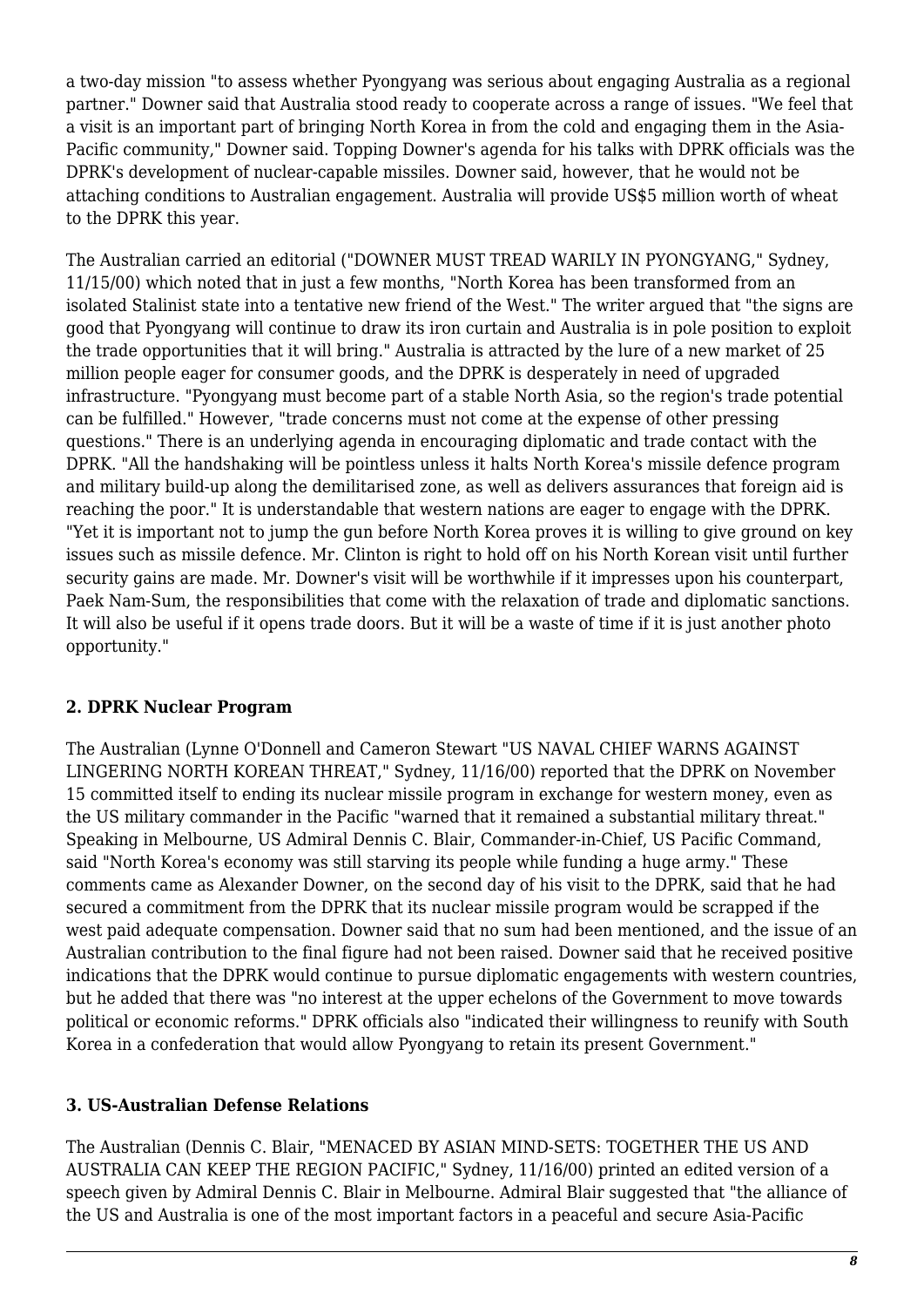region." The alliance is based on genuine partnership, not with one party serving as deputy to the other but each complementing the other, taking the lead where appropriate to provide the greatest contribution to our mutual security." Admiral Blair suggested that the prevalent way of thinking about international relations throughout the region is in balance of power terms. "This is the world of Bismarck and 19th-century Europe. An alternative approach, better suited to the communal violence and transnational concerns of the 21st century, is one in which states concentrate upon shared interests in peaceful development, and actively promote diplomacy and negotiation to resolve disagreements. The fundamental security problem resides less in tangible differences than in zerosum, balance-of-power mind sets, fuelled by ethnic and religious zeal and historical fears and grievances.... There is a great deal of historical distrust and antagonism in the region. There is a natural tendency to look for short-term, unilateral gain. There is a concern that compromise and negotiation will be interpreted as weakness. However, I am more optimistic than most. If pursued skilfully, I believe efforts to change mind-sets in Asia over time will take hold and build durable security."

The NAPSNet Daily Report aims to serve as a forum for dialogue and exchange among peace and security specialists. Conventions for readers and a list of acronyms and abbreviations are available to all recipients. For descriptions of the world wide web sites used to gather information for this report, or for more information on web sites with related information, see the collection of [other](http://nautilus.org/kiosk/weblinks.html) [NAPSNet resources.](http://nautilus.org/kiosk/weblinks.html)

We invite you to reply to today's report, and we welcome commentary or papers for distribution to the network.

Produced by [the Nautilus Institute for Security and Sustainable Development](http://nautilus.org/admin/about.html) in partnership with: International Policy Studies Institute Seoul, Republic of Korea [The Center for Global Communications](http://aska.glocom.ac.jp/default.html), Tokyo, Japan Center for American Studies, [Fudan University](http://www.fudan.edu.cn/English/nsindex.html), Shanghai, People's Republic of China [Monash Asia Institute,](http://www.adm.monash.edu.au) [Monash University](http://www.monash.edu.au/), Clayton, Australia

Timothy L. Savage: [napsnet@nautilus.org](mailto:napsnet@nautilus.org) Berkeley, California, United States

Gee Gee Wong: [napsnet@nautilus.org](mailto:napsnet@nautilus.org) Berkeley, California, United States

Robert Brown: [napsnet@nautilus.org](mailto:napsnet@nautilus.org) Berkeley, California, United States

Kim Hee-sun: [khs688@hotmail.com](mailto:khs688@hotmail.com) Seoul, Republic of Korea

Hiroyasu Akutsu: [akutsu@glocomnet.or.jp](mailto:akutsu@glocomnet.or.jp) Tokyo, Japan

Peter Razvin: [icipu@glas.apc.org](mailto:icipu@glas.apc.org) Moscow, Russian Federation

Yunxia Cao: [yule111@sina.com](mailto:yule111@sina.com) Shanghai, People's Republic of China